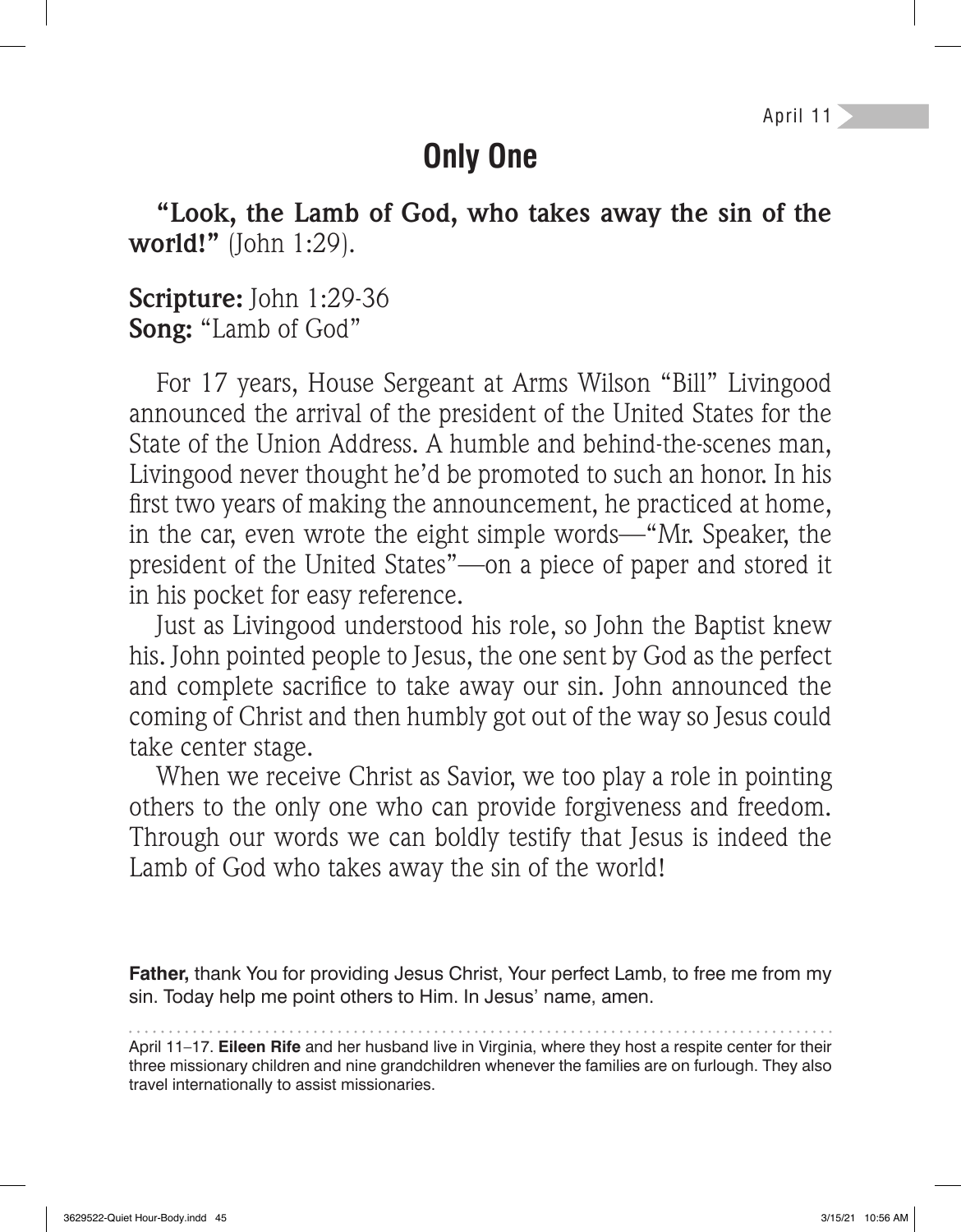# **Out of Love**

**[Jesus] fell with his face to the ground and prayed, "My Father, if it is possible, may this cup be taken from me. Yet not as I will, but as you will"** (Matthew 26:39).

**Scripture:** Matthew 26:36-46 **Song:** "His Life for Mine"

A mother refused cancer treatment to carry her baby to term, knowing that to do so would cost her life. Shortly after she gave birth, she died. Out of love, she had sacrificed her life for her little girl because she believed it was the right thing to do.

In great agony, Jesus sorrowed over His impending crucifixion, but out of love He chose to die to bring life to humanity, His creation. He felt the weight of sin that He would bear on the cross and groaned under the intense pressure of carrying out the Father's will. Three times He prayed that if there was no other way to redeem the world, He was willing to drink the bitter cup of the cross to fulfill God's plan.

Jesus understands the load of sin and sorrow we carry, the tugof-war between the flesh and the spirit as we wrestle to lay our burden at the foot of the cross. Yet we can be confident that, out of love, He bore that burden by dying in our place so we can live fully forgiven and free to love.

**Father,** thank You for Your great sacrificial love that frees me from my burden of sin and empowers me to live according to Your Word. Help me love You today by loving others. In Jesus' name, amen.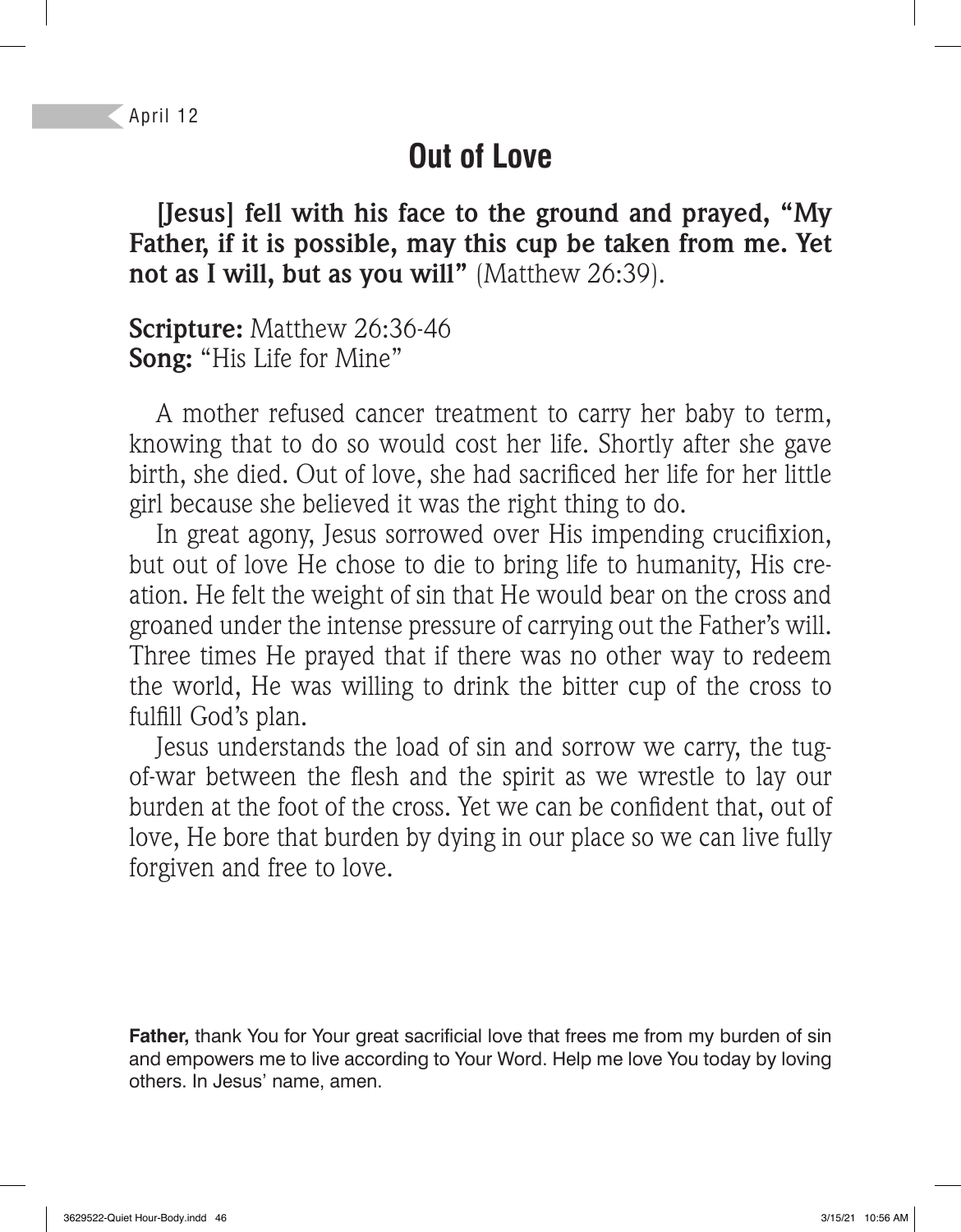April 13

#### **Rescue Refused**

**"Do you think I cannot call on my Father, and he will at once put at my disposal more than twelve legions of angels?**  But how then would the Scriptures be fulfilled that say it **must happen in this way?"** (Matthew 26:53-54).

**Scripture:** Matthew 26:47-56 **Song:** "He Could Have Called Ten Thousand Angels"

After an iceberg struck the *Titanic*, John Harper, an English minister, refused to step into a lifeboat. While his niece and 6-yearold daughter rowed to safety, Harper chose to go down with the sinking ship to share the gospel with other passengers. Even in the freezing Atlantic, while holding on to a piece of wreckage, he witnessed to another man. At last he lost his grip and sank beneath the dark waters. The man Harper spoke to survived and years later testified that he was converted to Christ that night as a result of Harper's sacrifice.

Jesus could have called on His Father to rescue Him from His captors, but He chose to give himself willingly to accomplish our salvation, regardless of the cost. He kept His eyes on the prophetic plan rather than shrink from the present circumstances.

By God's grace, so can we. Though we rarely see God's big picture during pain and suffering, we can confidently embrace an eternal perspective, choosing to trust that He will accomplish His plan in our lives. With courage, we can then do the next thing God  $shows$   $11S$ .

**Father,** thank You that Jesus refused rescue that He might save me. Today help me trust that You are working out Your plan in my life, even amid difficult circumstances. In Jesus' name, amen.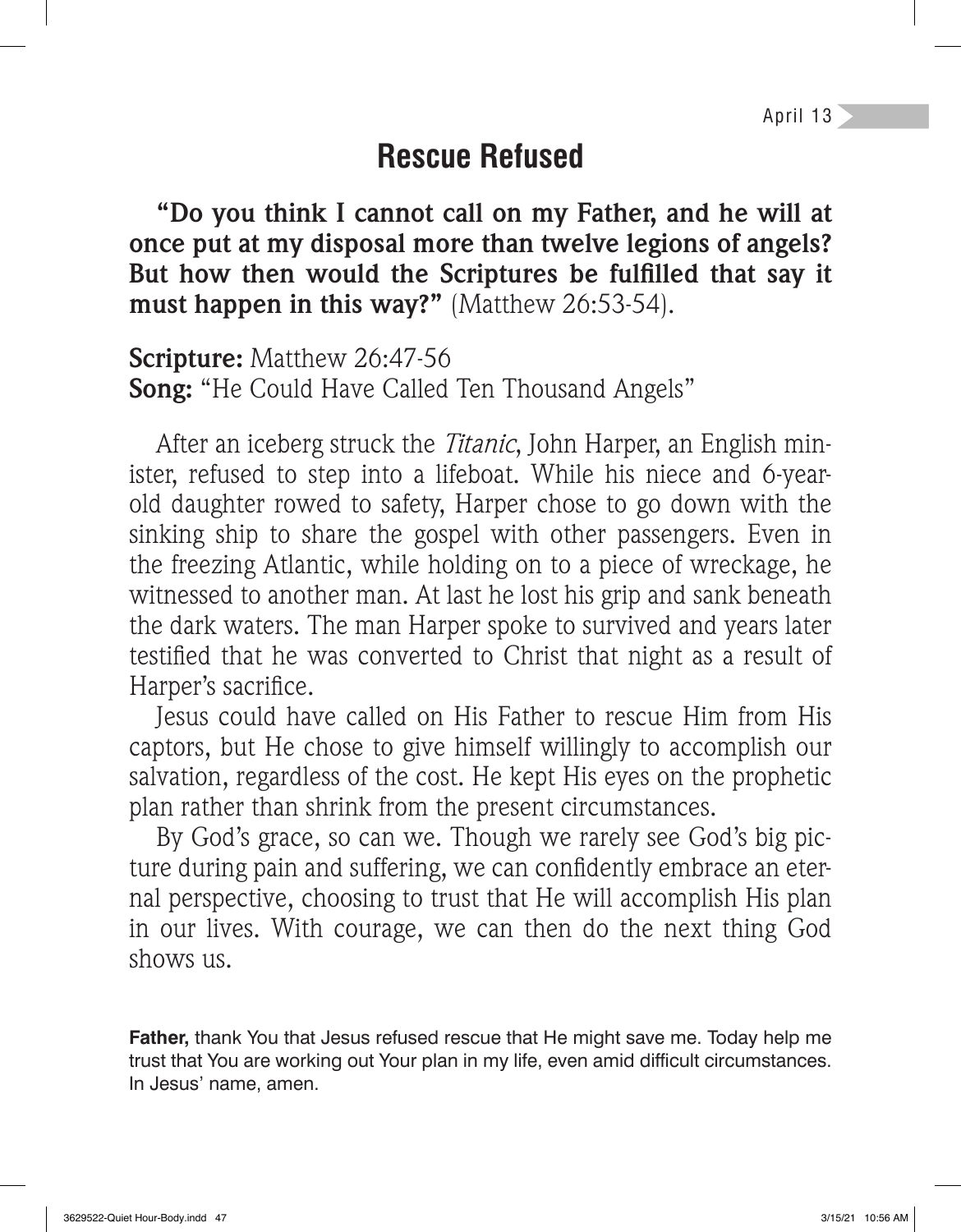### **Never Forsaken**

**"My God, my God, why have you forsaken me?"** (Matthew 27:46).

**Scripture:** Matthew 27:35-43, 45-50 **Song:** "Never Alone"

During a personal crisis of faith, Nik Ripken traveled the world to ask persecuted Christians how they maintained their faith in Jesus. What he discovered were believers, though seemingly forsaken by God, who cried out to Him, then chose to share in the sufferings of Christ rather than renounce their faith. Even in prison they sang hymns and scribbled Scripture on scraps of paper. As they did so, they received God's strength to endure. Their testimony during difficult circumstances revived Ripken's own faith and also led others to Christ.

To accomplish God's redemptive plan, Jesus endured rejection from those around Him, including God as He poured out His holy wrath on His Son. In His human frailty, Jesus cried out in anguish. In His deity, He revealed what was necessary to satisfy God's righteous requirement as payment for our sin. Briefly God had to forsake His Son because He could not look on sin. Yet Christ's cry to His Father, a prophetic fulfillment (Psalm 22:1), indicated a deeply personal relationship within the Godhead.

We too can cry out to our personal God, our Father, when we undergo trials, temptations, and persecution for our faith. In our deepest pain, we may feel forsaken by God, but we can rest assured that because we are His children, He will never leave us.

**Father,** thank You that because of Jesus, You will never forsake me. Help me faithfully endure hardship for Your sake so others might see Christ and turn to Him. In Jesus' name, amen.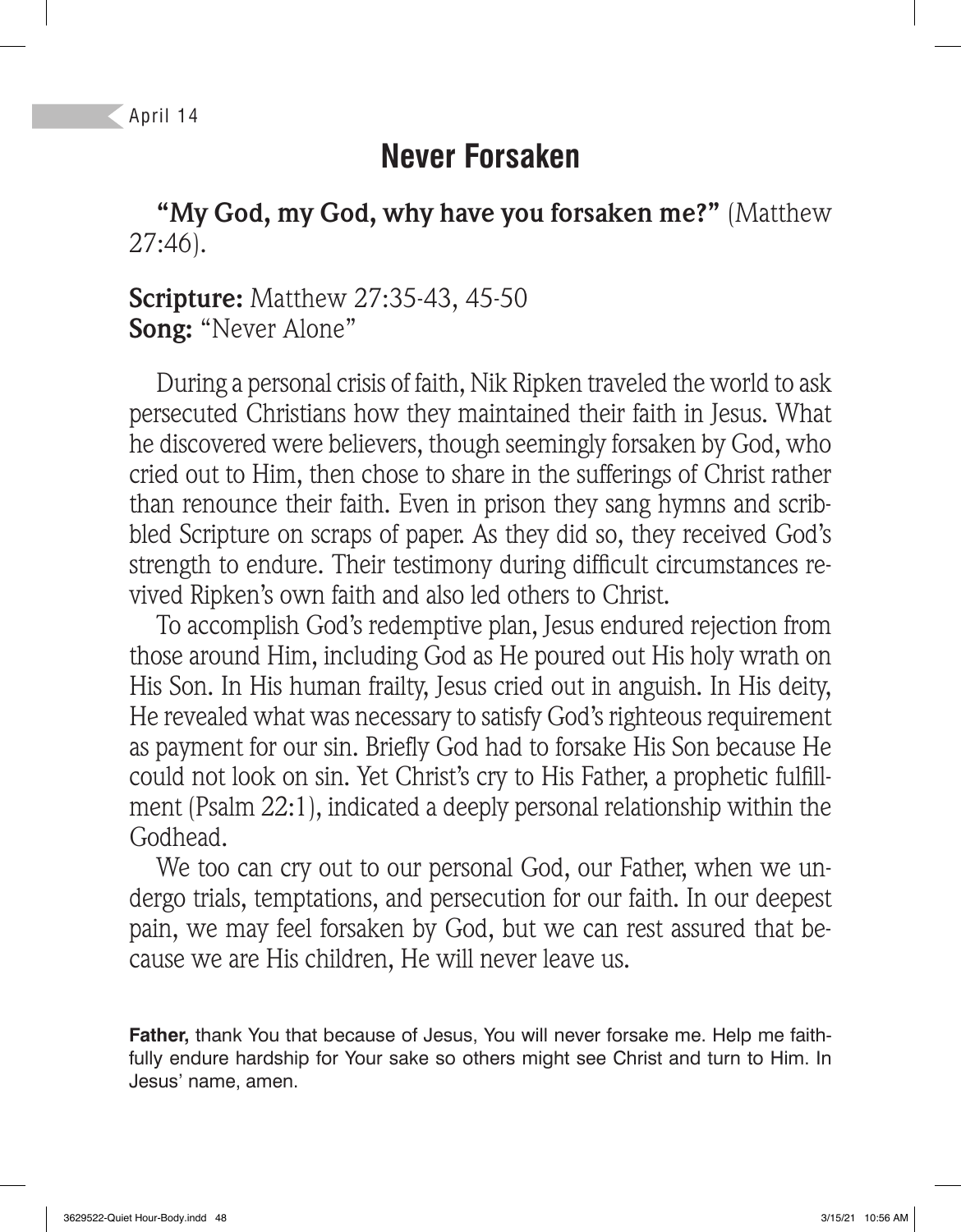# **A Faithful Father**

**In you our ancestors put their trust; they trusted and you delivered them. To you they cried out and were saved; in you they trusted and were not put to shame** (Psalm 22:4-5).

**Scripture:** Psalm 22:1-9, 14-19 **Song:** "Find Us Faithful"

When I was a child, an attack of appendicitis sent me into emergency surgery and sent my daddy, who served full-time in Christian camping ministry, to his knees in prayer. Not only was he concerned for his daughter; he was also concerned about how he would pay for the unexpected expense. When my father arrived at the hospital a week later to take me home, the surgeon surprised him with God's answer. Since Daddy was a full-time Christian worker, the doctor was waiving the financial cost.

David turned to God during his deepest need. In fact, David's cry in Psalm 22 foreshadows Christ's own suffering (Matthew 27:46). In his prayer, David appealed to God based on His faithfulness to the Israelite fathers. The holy one who had delivered them in the past would be faithful to deliver David as well. In prophetic fulfillment—and despite the jeers of onlookers—Christ also trusted God, who would raise Him from the dead and exalt Him.

The faith of Christian fathers—whether biological or spiritual, whether Old Testament patriarchs or contemporary believers—and the example of Christ help us trust God too. We can confidently bring our problems to our faithful Father and know He will deliver us in His time and in His way.

**Father,** thank You for the example of other believers who remind me to trust You, especially during difficult times. In Jesus' name, amen.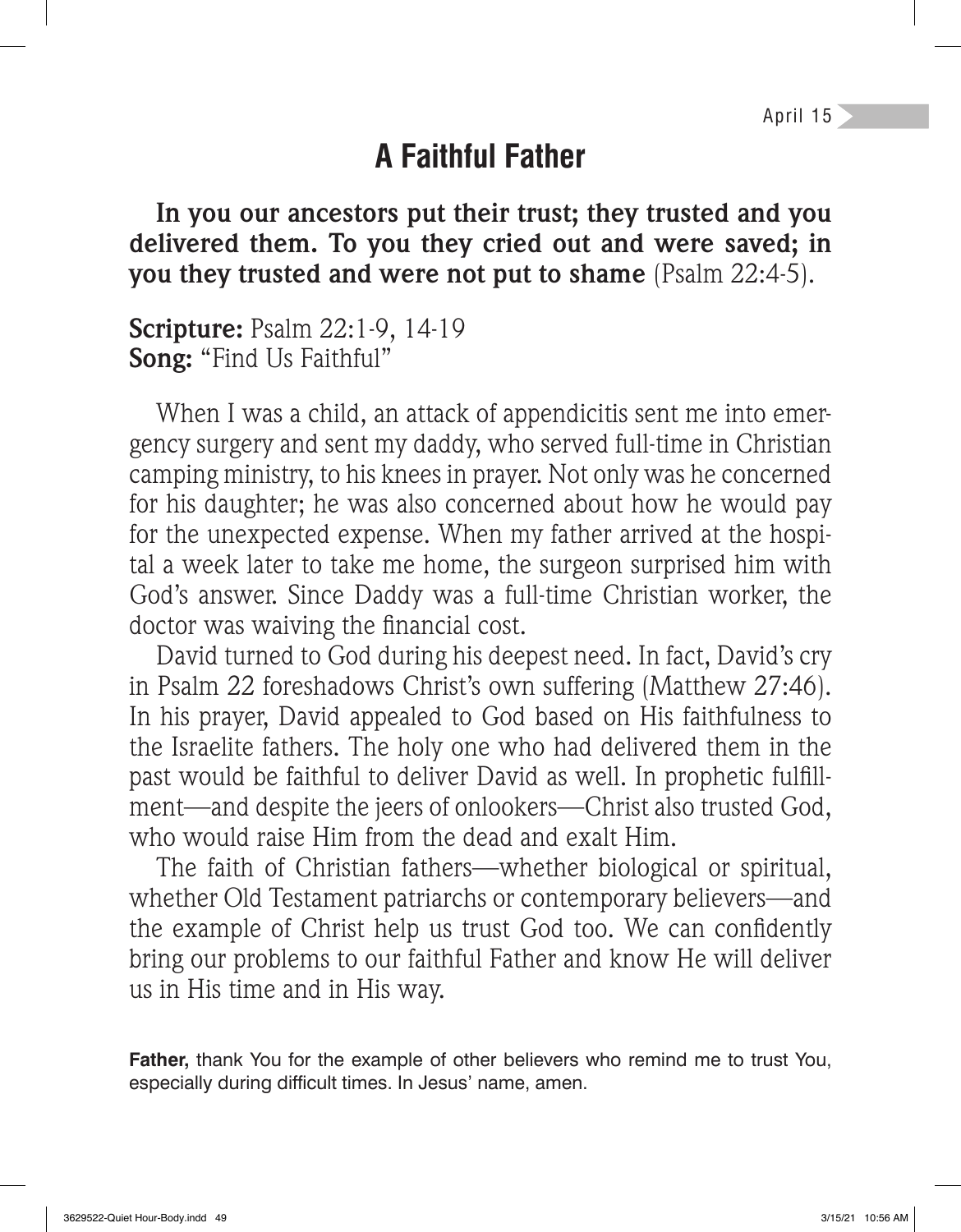# **Through Freedom's Gate**

**Open for me the gates of the righteous; I will enter and give thanks to the LORD** (Psalm 118:19).

**Scripture:** Psalm 118:14-17, 19-29 **Song:** "Just as I Am"

Near the end of the Korean War, despite continued hostility between America and North Korea, the United Nations worked out a prisoner exchange. What a joyful reception American POWs received when they moved through the Freedom Gate in Munsan, Korea. Some hobbled on crutches and others were carried on stretchers, but all who passed through the gate were now free.

In similar fashion the Israelites, weary and worn, returned home from their bitter exile. Finally free again, they were ready to submit to God and trust in Him alone. What rejoicing ensued when the temple was finally rebuilt and their worship was restored according to God's covenant (Ezra 6:16-22). "The gates of the righteous" were open once again to them.

When we enter through gates of repentance and faith in Christ's righteousness alone, we experience spiritual freedom. Like the Israelites, we may hobble through, broken before God, as we accept His perfect sacrifice on our behalf. We come to Him just as we are, and He welcomes us into the eternal freedom Christ has secured through His death, burial, and resurrection. We rejoice with other delivered prisoners, fellow believers, who help us heal and live holy lives in relationship with Christ.

**Father,** thank You for welcoming me home to Your heart through repentance and faith in Your Son. I am so grateful You've redeemed me. Help me live out Christ's righteousness through my words and actions today. In Jesus' name, amen.